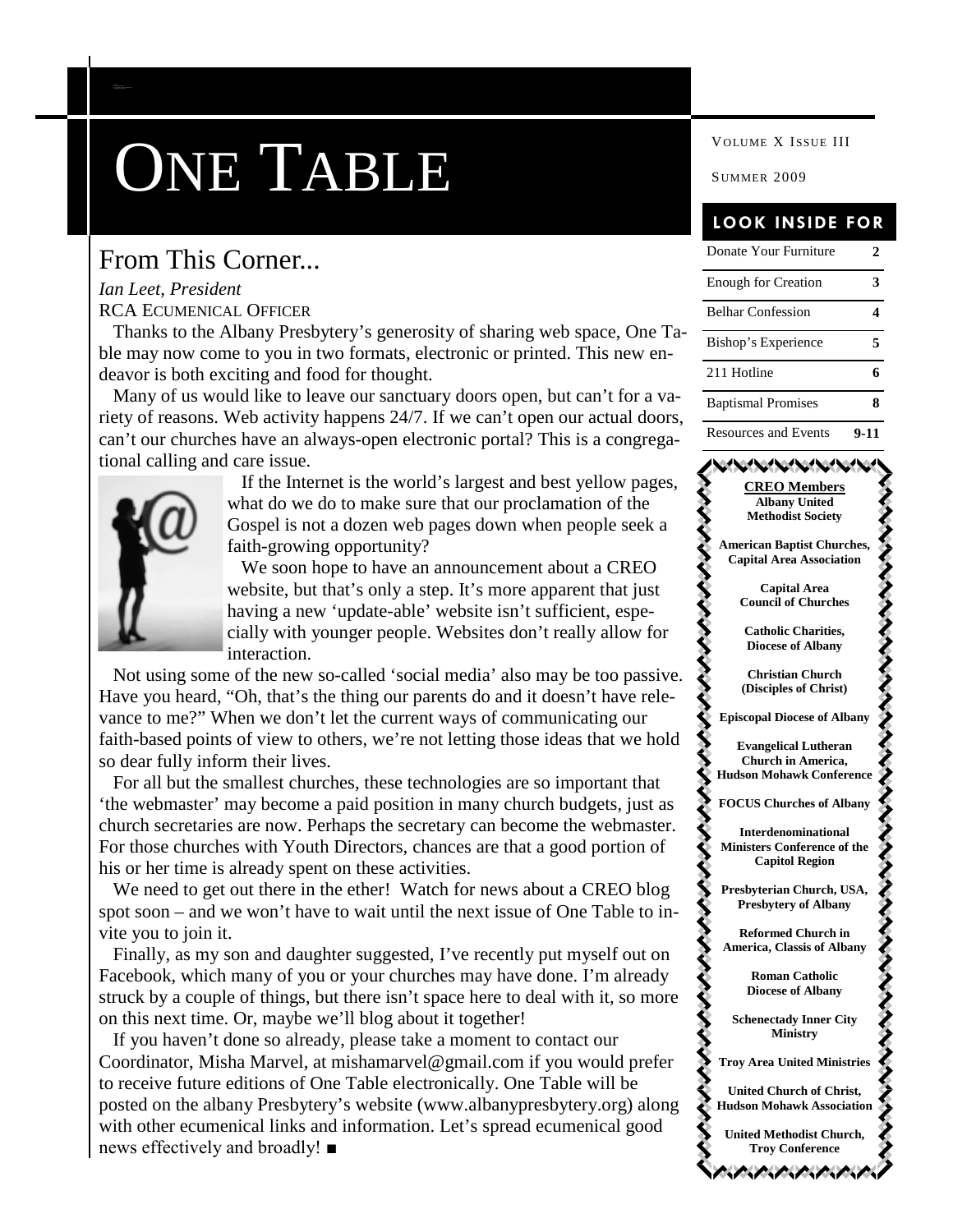### The Furniture Program of Troy Area United Ministries (TAUM)

#### *Rev. Donna M. Elia,*

TAUM EXECUTIVE DIRECTOR

More than a dozen years ago, founding members of the Troy Homeless Services Collaborative (including TAUM) identified the need for essential furniture as a gap in service to move people from homelessness to homes. Now, TAUM annually gives away about \$100,000 (or about 2,500 items) in good used furniture free of charge to women and dependent children fleeing family violence, recently homeless families, the working poor, people with disabilities, and the elderly.

About 15 agencies refer people to the furniture program, which makes it possible for families to remain intact. Minimally, families must provide a bed for each child and table set to have custody. At times, we bring beds to low income grandparents whose grandchildren have coming to live with them. The need is farreaching and desperate.

A rural Rensselaer County couple with two children unexpectedly had the husband's sister drop her three children on their doorstep. TAUM's furniture program provided beds for the children.

A Senegalese woman had to flee her country when a new regime came into power. She took refuge in the Troy area and received furniture through the program. After she and her family established themselves, they were able to donate furniture back to the program. On an annual basis about 2% of program recipients donate back to the program. TAUM hires former program recipients as program assistants too.



With our 14-foot panel truck, we pick up furniture from Rensselaer, Albany, Saratoga, and Schenectady Counties and get it into the homes of people the very same day. As program director Michael Barrett says, "Someone will be sleeping in this bed tonight!" The truck gets eight miles per gallon, and since recipients do not pay, donors are encouraged to make a monetary donation to the program as well. All money goes back into the program to make it possible to serve more people.

You donation of furniture- beds, dressers, tables, chairs, sofas, infant furniture- and/or money would be greatly appreciated. For more details or to arrange a pick-up, please call Michael Barrett at 274-5920 x204 or Donna Elia at x202. ■

### **The Details...**

Deadline for Submission *One Table* Autumn Edition

Oct/Nov/Dec…Sept 25

Please help us by updating your contact information. We mail our newsletters Third Class for a first-class reason – to save money. While some newsletters may arrive late, we hope the message will always be timely. **This newsletter was distributed the week of July 19.**

*One Table* is published quarterly by the Capital Region Ecu-

menical Organization on recycled paper. Circulation: 550 per (hard copy) issue. *One Table* serves as an ecumenical voice in our region and is supported by CREO members and *One Table* readers. Only motions duly passed at Board meetings reflect the official actions of the entire Capital Region Ecumenical Organization. Opinions expressed by contributing writers are not necessarily those of CREO.

Articles, news items, and announcements are invited. Publication cannot be guaranteed, but all submissions will be reviewed for use. The Coordinator reserves the right to edit material to conform to editorial policy, style and length. Unless otherwise attributed, articles are compiled and/or written by the Coordinator. ■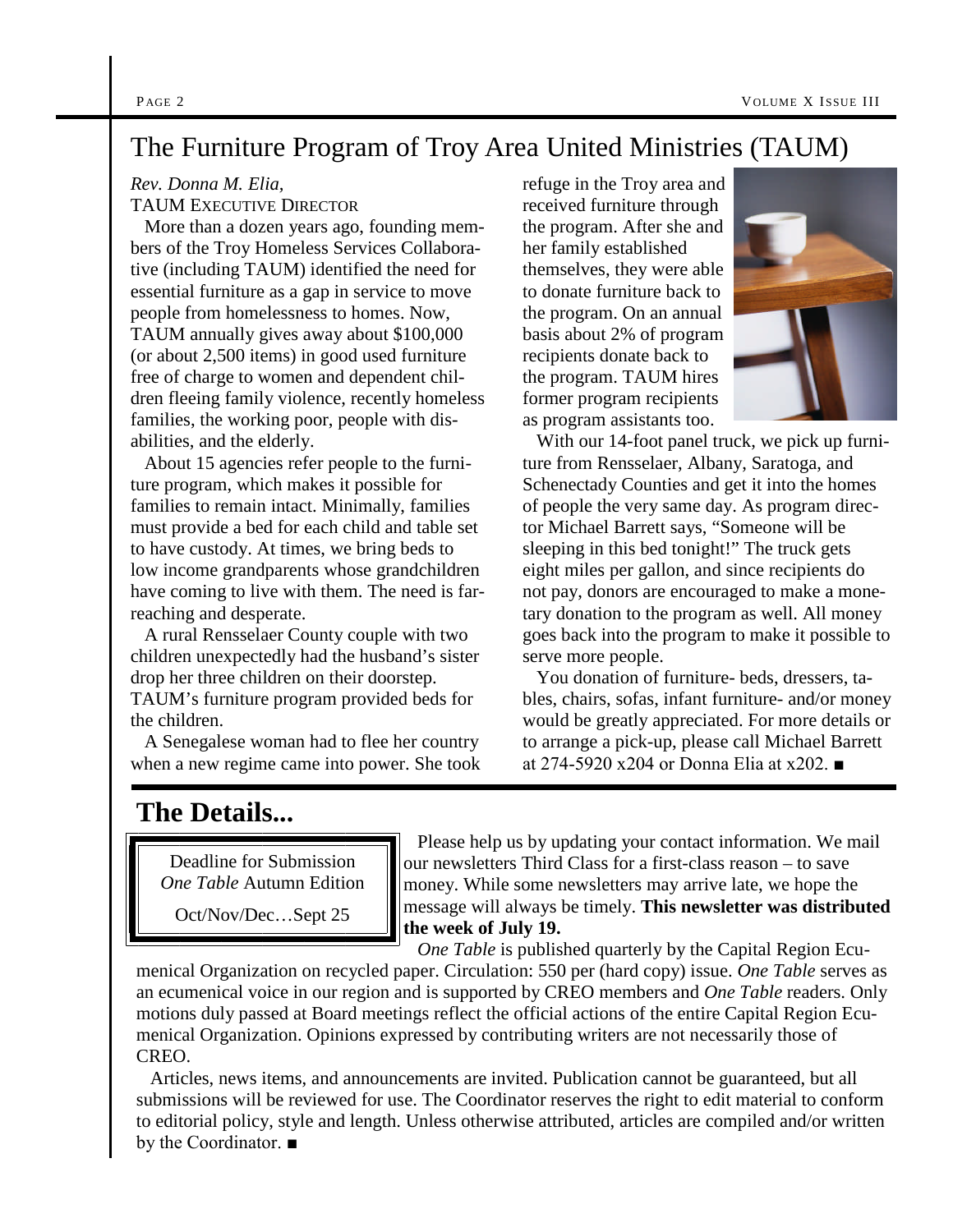### Enough For All Creation: Speaking Truth to Power

*The following letter was sent to Senators Gillibrand and Schumer as a follow-up to recent advocacy meetings. Other personalized letters went to Rep. Tonko to thank and encourage him to continue his proactive environmental record and to Rep. Murphy, to welcome and urge his action on these environmental stewardship issues.*

Members of the Board of the Capital Region Ecumenical Organization (CREO) are very concerned about the impacts of climate change and the people and creatures most affected by them. CREO is an ecumenical expression of a number of faith groups and faith-based organizations in our region.

This March, several of our members met with you and your staff in Washington to urge you to support legislation that would reduce climate

change emissions, support vulnerable communities around the world, and to assist and welcome climate migrants to the United States. Members attended the national Ecumenical Advocacy Days conference and shared with us what they learned about the connections between climate change, migration, and poverty in the U.S. and around the world.

We write to echo our members' message to you in March. The poor and hungry of the earth are most vulnerable to rising sea levels, the spread of infectious disease, extending areas of drought, and other impacts of rising temperatures, many of which are already occurring.

We live in an increasingly interconnected world and have an enormous impact on each other and creation. As the earth's temperature rises we see a strain on resources. Food, while plentiful for some, is desperately scarce for others. Lack of clean water makes children sick and burdens women. Global warming and growing resource deprivation forces some people to migrate and others to wage war over food, water and oil. Our increasingly co-dependent economies lift a few individuals up to great heights while keeping others living lives of destitution.

Our prayers are with all who are affected by climate change as well as for you as you strive to seek meaningful ways to curb it. We look forward to being partners with you in your efforts, and ask you to call upon us just as we call upon you to be courageous and clear in taking action.

Faithfully yours,

Ian Leet, President *On behalf of the following members:* Rev. George Brennan, Catholic Charities Donald S. Bunk, Conference Deacon, Evangelical Lutheran Church in America Rev. Mark Chaffin, CREO Barbara DiTommaso, Director, Commission on Peace and Justice (Roman Catholic Diocese of Albany)

Susan W. Hassinger, Bishop, Albany Episcopal Area, United Methodist Church Bishop Howard J. Hubbard, Roman Catholic Diocese of

Albany

Hudson Mohawk Association, United Church of Christ Caise "Kitt" Jackson, Administrative Director,

Capital Area Council of Churches Rev. Deb Jameson, Community Minister, FOCUS Churches of Albany Rev. Robert C. Lamar, Pastor-Emeritus, First Presbyterian Church, Albany Edith Leet, Commissioner of Christian Action and Social Education, Capital Area Baptist Association Misha Marvel, Coordinator, CREO Rev. David P. Moore, West End Presbyterian Church (Albany) Deborah C. Riitano, Capital Area Council of Churches Rev. Cass Shaw, General Presbyter Albany Presbytery (PCUSA) Rev. Marian P. Shearer, regional minister, NY Conference United Church of Christ Deacon Raymond J. Sullivan, Roman Catholic Diocese of Albany Kay Victorson, CREO *■*

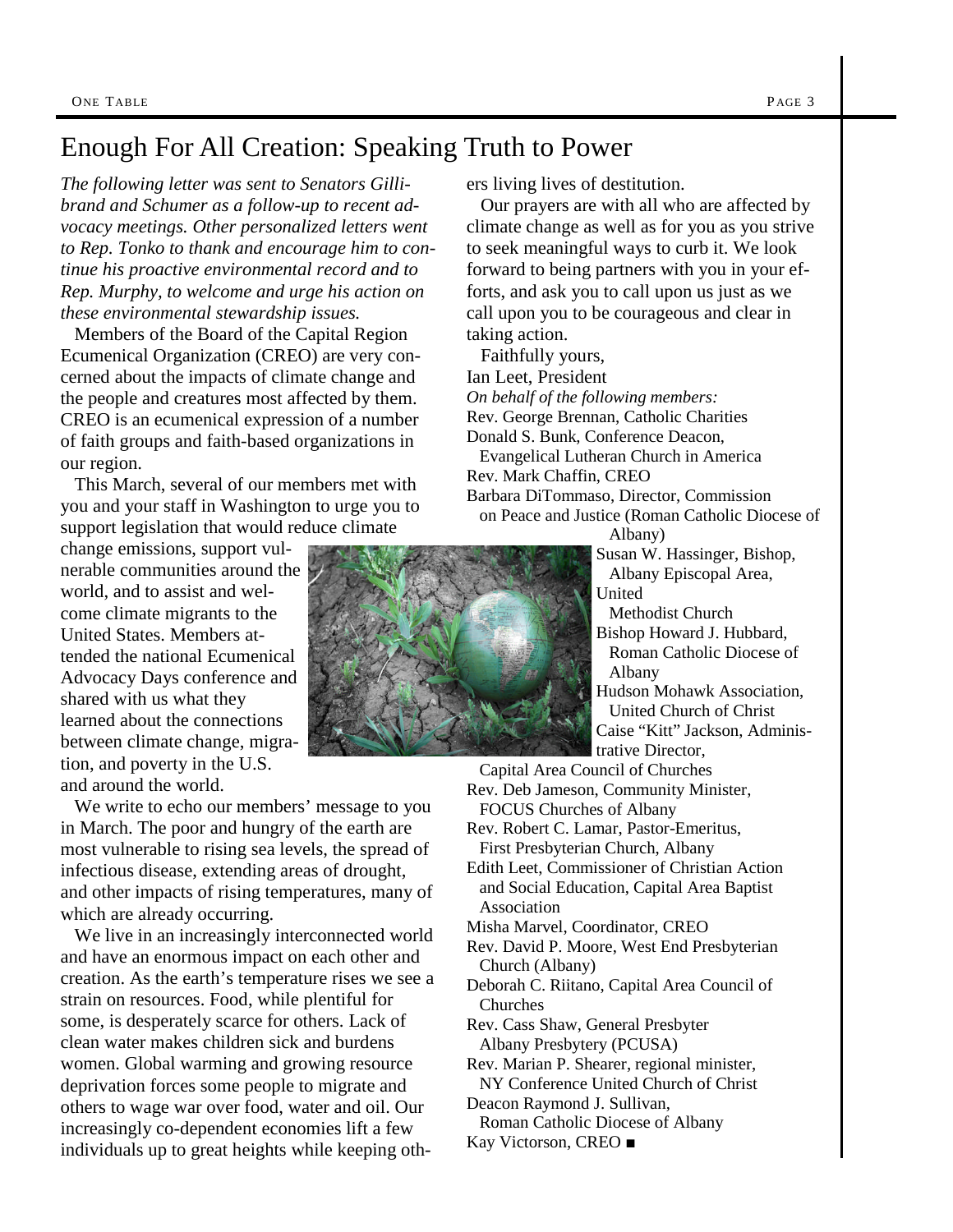### Finding Your Place with the Belhar Confession

*Earl James, Coordinator of Multiracial Initiatives and Social Justice* REFORMED CHURCH IN AMERICA

The RCA's General Synod recently adopted the Belhar Confession as the denomination's 4th confession. Next, at least 31 of the RCA's classes must approve the Belhar as a constitutional change. However, a number of congregational and classical leaders have told me that they have not decided what the Belhar means to them. They shared with me that the historic confessions are not pivotal for them or allegiance with the South African anti-apartheid movement is not compelling to their congregations or that their congregations have not been directly confronted with racism. They question how they, from their perspectives, can enter into discussions and decisions on the Belhar.

Personally, I value their questions. I value discovering pathways to Belhar with them that begin from where they are now. I also value what the Belhar has to say both about God's character and how the people of God need to live out those character traits in all they think, say, and do. So, how might undecided people find themselves in the Belhar? I want to share a story and idea that might "scratch where they itch."

I was somewhat uninformed and neutral about the Belhar until September 2008 when I was asked to join the RCA's Belhar Implementation Team. At that time, I intently studied the Confession, searching for how it would serve the church and its people. The Confession, however, became real and relevant for me personally in March 2009 after I started reading and discussing it with my wife. What began as a casual shared experience became convicting and compelling for me. I wondered how I had been living out the Belhar's principles of unity, reconciliation, and justice in my being her husband. Those three principles – lenses really – helped me see my being her husband from a different, fresher, deeper perspective. Don't laugh too long, but I started wondering if I should learn to love her as her Belharian Husband. That phrase – "Belharian Husband" – reflects a

new root in our relationship. I admit that I struggle to live up to the hopes and promise of that new root. But, should not a Confession lead us to hope and struggle as we seek to reflect more of God's own character?

My personal experience mirrors exactly something one delegate shared from the floor of General Synod. She spoke powerfully about how the Belhar helped her understand deeper things about being a mother, a wife, and a family member. Belhar forged for her a fresh pathway to deeper relationships with those whom she loves.

Can seeing our intimate relationships through the lenses of the Belhar help us who are otherwise unclear about the Belhar's relevance? Can such a use of it produce pathways for gaining experience and perspective about the Belhar? I believe the answer is "yes."

If the unity, reconciliation, and justice lenses of Belhar can help us in our intimate personal relationships, can they also help us deepen our congregational life relationships? I think they can. Can you imagine a choir or food pantry team or tutoring ministry members or volunteers in general meditating on the Belhar and seeing their ministry together through its lenses? Can you imagine consistories and other teams taking 20 minutes at each session discussing and praying through some aspect of the Belhar? Can you imagine what the neighbors of a congregation might say if asked how the congregation demonstrates unity, reconciliation, and justice towards them? If we can imagine it, we can do it.

I encourage us to explore ways of applying the lenses of the Belhar Confession both to our personal lives and our congregational experiences. I encourage us to share our stories, at least within our congregations and classes, about the differences Belhar makes to us. I believe that if some of us do that, not only will we be better prepared for classis discussions about the Belhar, we will be better prepared for depth living on a more regular basis.

Go here to get a downloadable copy of the Belhar Confession - http://images.rca.org/docs/ aboutus/belharconfession.pdf. ■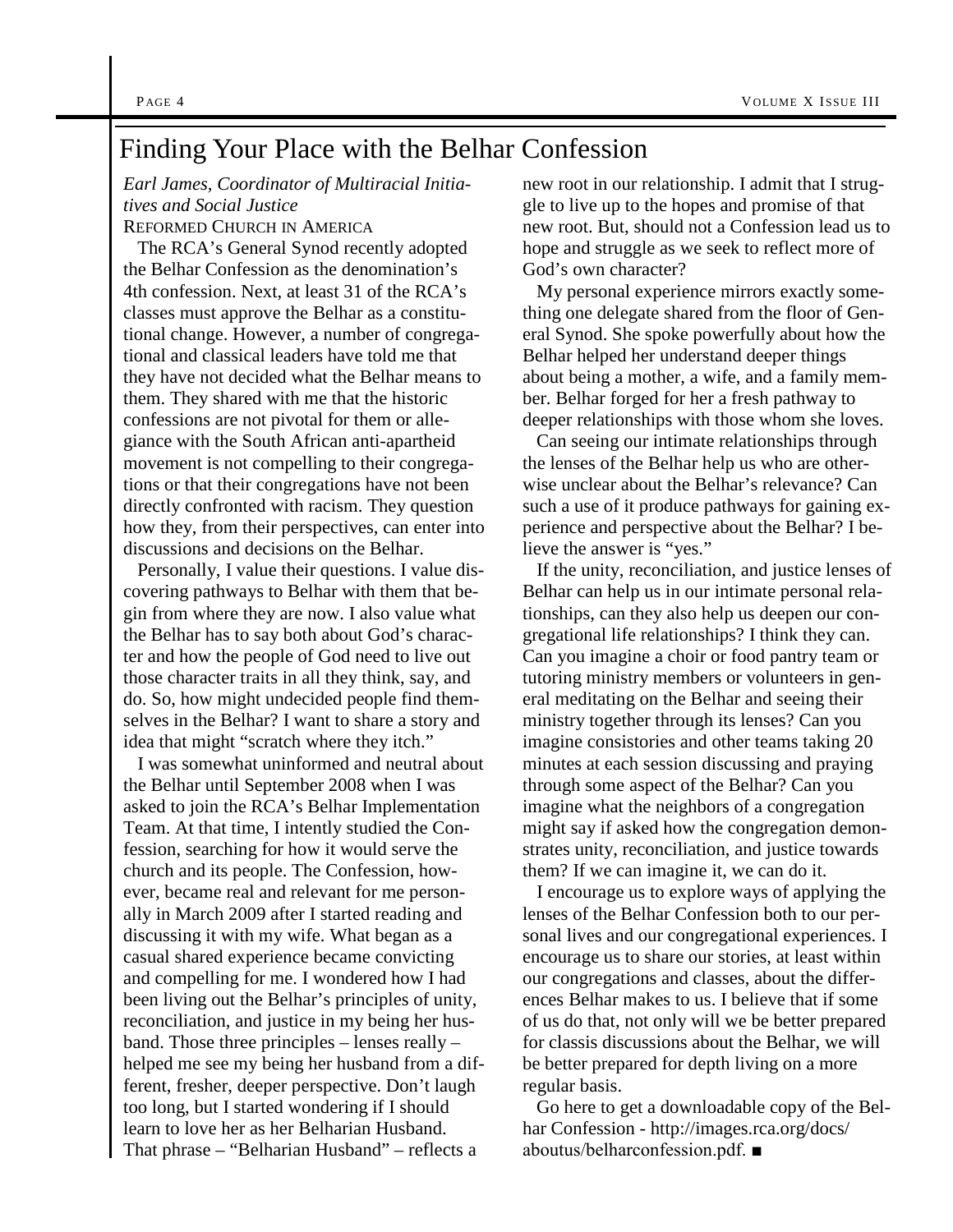### I Wonder as I Wander… An Encounter with Jesus

#### SUSAN W. HASSINGER, INTERIM BISHOP

*United Methodist Church, Albany Episcopal Area*

Have you ever had an experience so vivid that it came back to mind repeatedly for several weeks? That's what happened to me in May during the United Methodist Council of Bishops meeting.

Before 6:30 a.m. those who wished to, gathered in the lobby of the hotel where we were meeting in Bethesda, MD. All of us had been given white t-shirts emblazoned with red letters: "ReTHINK Church." On this chilly spring morning we also sported red jackets with the logo, and some wore the red baseball caps that communicated the same message.

Quickly we were sorted into three groups and transported to two different sites in Maryland, or one in northern Virginia. As we neared our desti-

nation in Gaithersburg, MD, the sign at the corner of the street read "Temporary Workers Site." On a barren plot of land stood a moderate-sized bare metal building, with steps leading up to two doors on either end of the building.

Outside the building we were greeted by a pastor whose ministry is working with immigrants who are seeking day labor jobs. The pastor explained briefly how he sensed God had called him to this mission. That call grew out of his own experience as an immigrant. He invited us to enter, and as we did we observed, around two sides of this overgrown trailer, rows of old metal and plastic chairs, on which were sitting mostly men, possibly 60 or so. The workers had registered with the small office in one corner of this building, and they were waiting, hoping to be called for today's work.

Gradually we began to move among the workers. We exchanged smiles or a few words in Spanish or English. Those of us who were fluent in Spanish had more extended conversations, as they listened to what had brought the workers to this place and what life was like for them.

My Spanish is "muy pocito" (very little). So I extended greetings to several. Towards the end of a row, I heard one of the bishops speaking with one young man, in English. As the other bishop moved on, I bent over to speak with him. He offered that his name was "Will," and shared that he had been in this suburban Washington, D.C. area for about three years, trying to sustain himself by finding day jobs – sometimes landscaping, sometimes moving furniture, sometimes construction, whatever was available. Sometimes he would go several weeks without getting a job. Other times the jobs were more frequent.

After a brief time of conversation, "Will" asked why we were there. I told him that we just wanted to come and be with them, to share that we were interested in and cared about those who struggle to survive in this economy. I noticed that he was looking at the ReThink Church logo on the 2XL red jacket that hung on me. He asked what that was about. I told him that we believed that church was not just for inside church buildings, but that Jesus was everywhere, and we wanted to go where Jesus was, not just stay inside the four walls.

Will got a quizzical look on his face, and there was silence between us for what seemed like a long moment. Then he looked down a bit, and mentioned that he also believed in Jesus, He mentioned that he prayed, but that he didn't go to church, but that he knew that Jesus was with him.

About that time, two of the day laborers brought out guitars and played some music for us. Others who were staff of the project or volunteers told a bit more about their ministry. Then, the pastor brought out three long, slender loaves of bread and some grape juice, and Bishop Minerva Carcano offered a brief Eucharistic prayer in Spanish. Together we communed, day laborers and bishops and

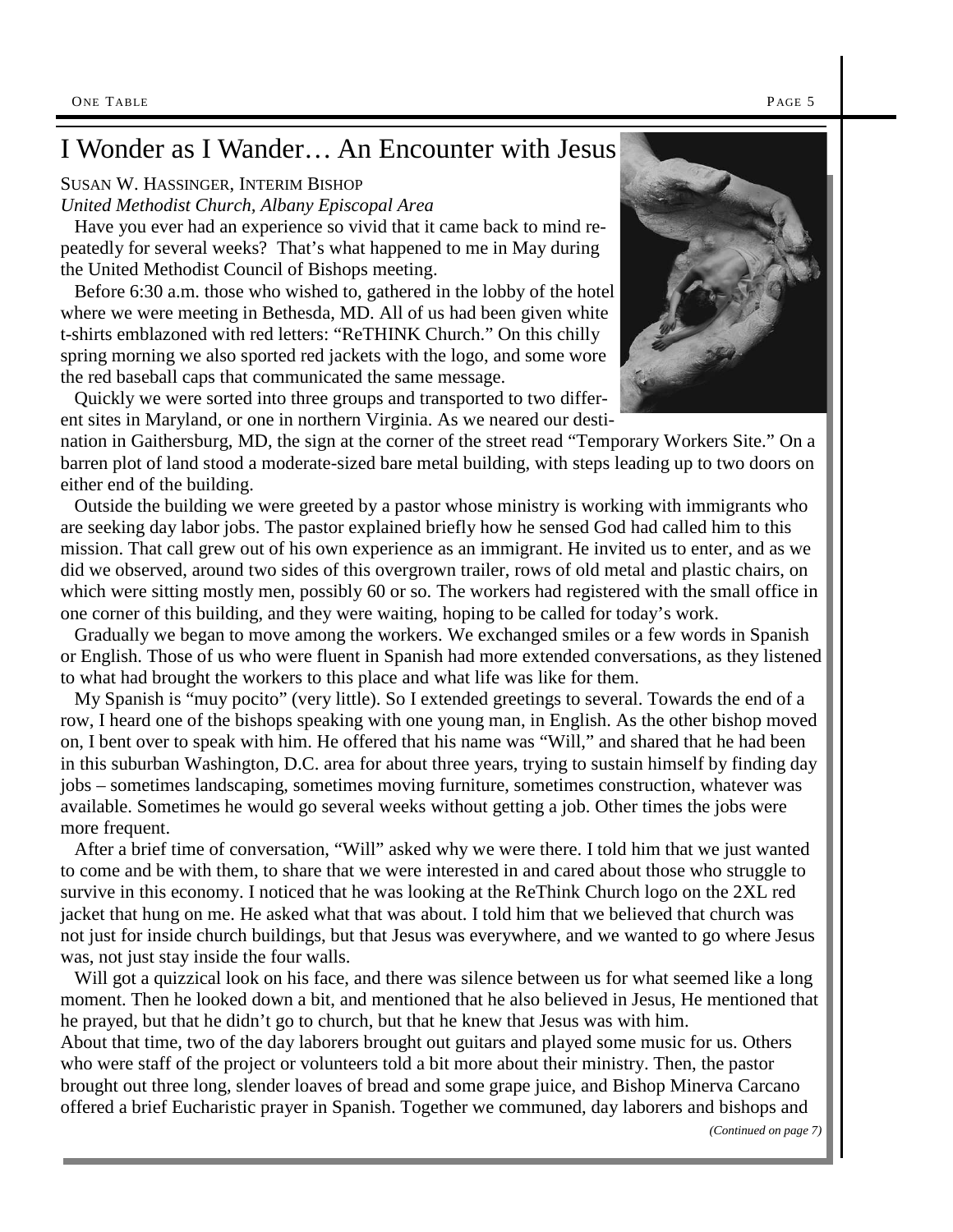### Need to Know About Community Services? Dial 2-1-1

#### *Jill Ordonez, LMSW*

*Director 2-1-1/Samaritans* FAMILY AND CHILDREN'S SERVICE OF THE CAPITAL REGION, INC.

2-1-1 is an easy-to-remember number that anyone can call for information on community services. Administered by Family and Children's Service of the Capital Region, United Way 2-1-1 Northeast Region serves all community members in 12 counties. 2-1-1 service is currently available in 80% of the country,

including much of NYS.

The Call Center is currently staffed by a combination of staff and trained volunteers. We are looking for more volunteers from the commucreased call volume in the coming months.

2-1-1 gets people in need connected with ser-

vices more efficiently and with less frustration. 2-1-1 also provides callers with a knowledgeable Call Specialist who listens patiently to the situation and assesses it fully to find opportunities for services that may not be apparent to the caller. The following are just a few examples. *Homeless Family Finds Housing:*

In one example, a family had recently relocated from NYC to the Albany area – hoping to find a better life. When they called 2-1-1 they were living out of a hotel and were almost out of money. They were desperate and wanted to know what their options were. The Call Specialist interviewed the grandfather and determined that he was a Veteran. The specialist was then able to locate housing for veterans for him and his family in Saratoga.

*Disabled Grandmother helps Grandchildren:* In another example, a grandmother, who had a respiratory illness, found it increasingly difficult to transport her grandchildren to school. She had attempted to arrange for busing on her



Warren • Washinaton

own, but to no avail. The 2-1-1 Call Specialist listened to the grandmother's frustrations and interviewed her to find out exactly what steps had been taken. The call specialist gave the grandmother the correct phone numbers to call and the children had bus service the next day.

*Help Navigating Service Systems:*

People also call because they are having issues with benefits or health insurance. For example, a woman who had qualified for health insurance when her cancer was active did not qualify for health insurance when it was in remission because

of her income. The call specialist was able to explain the low cost health insurance programs to her that are provided by NYS and help her apply.

*In Times of Life Crisis:* Many times people just don't know where else to turn in a time of crisis. The call center has also fielded

calls from people who have recently lost a loved one: an elderly person from another country was visiting relatives and unexpectedly passed away. The family wanted to know if there was any help in transporting the body back to the homeland. In another case, a grief-stricken man called saying his wife had passed away the day before and he needed assistance with mortuary fees as he had lost his job months prior.

#### *The 2-1-1 Database:*

The answers to caller's questions come from the database of more than 1,000 community agencies, covering a 12 county area which is maintained by a full-time Database Coordinator assisted by skilled volunteers. The service database can also be accessed online at www.211neny.org. All community members with access to the internet are welcomed to search for services via service type, keyword or location.

The United Way 2-1-1 Call Center is becoming the spoke in the wheel of human services, a universal access point. ■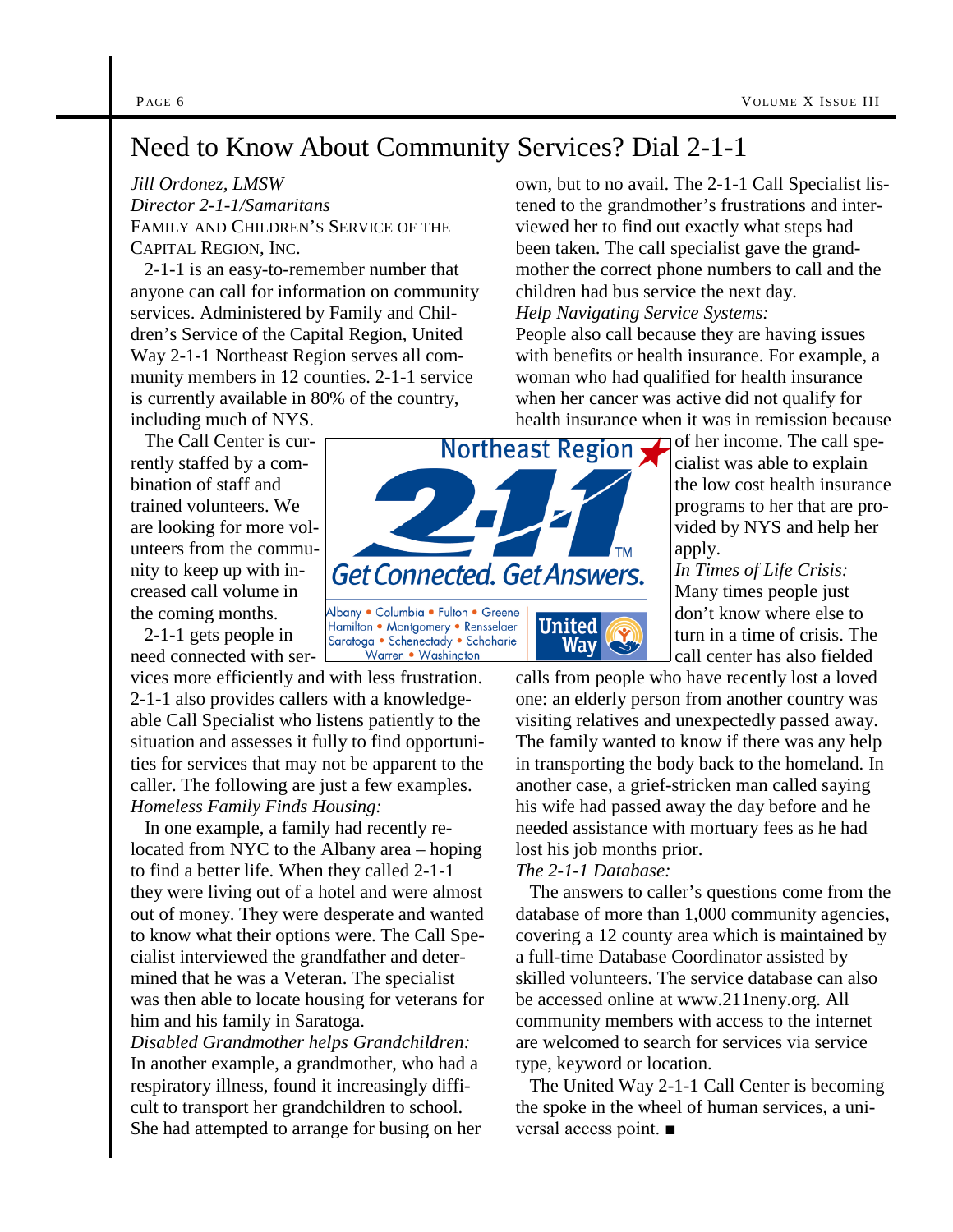### Prison Re-entry Ministry Opportunity

Consider the numbers: some 25,000 inmates are released from one of NYS' 69 prisons each year. 95% of male offenders have no positive male role model. 32% of ex-offenders are back in prison within two years. Re-entry programs are considered a cost-effective public safety issue.

Janet Tool, Regional Coordinator of Volunteer Services, NYS Department of Correctional Services (NYSDOCS), shared information to the CREO Board recently on the "Transition from Prison to Community Initiative," which serves as a framework for re-entry programs in various places around NYS.

Some of the issues faced by ex-offenders are finding suitable housing and employment, physical and mental health issues, substance abuse, obtaining needed education and/or job training, and family reunification. When exoffenders receive assistance, guidance, support, and encouragement from volunteers and have access to services in their community, they are more likely to make a successful transition and less likely to return to the life style that put them in prison in the first place.

NYSDOCS works with community service providers to establish post-release services and

welcomes members of the faith community to serve as coaches/mentors who will be a positive role model, individuals who will assist with the family reunification process by teaching parenting classes and other family focused programs, and others who can assist with addressing any of the issues returning offenders face. People in the business community who are in the position to hire are also greatly needed to make an act of faith and hire an ex-offender.

NYSDOCS is planning two community forums: a forum for faith based groups at the Schuyler Inn in Menands and a forum for community service providers this summer and early fall. The forums provide an overview of the Reentry Initiative and will include a workshop about grant opportunities.

The Division of Volunteer Services has a system in place to register volunteers and will provide training for those considering coaching an offender. Coaches will be asked to make a least a one year commitment to working with their matched offender. Training includes two full Saturdays and commitment includes two face to face visits plus two letters/calls per month prior to release. Please contact Janet.Tool@docs.state.ny.us or  $518-402-1694$ . ■

### Re-Think Church cont'd...

#### *(Continued from page 5)*

spouses, bound together by our love for and commitment to the Jesus who loved us to the end, the Jesus who leads us outside the walls. The Lord's Table was a long rough table, around which workers sometimes gathered to learn English-as-a-second-language.

After the communion, several of the men moved outside, and shortly our group also exited in order to head back to our hotel and meetings. As we did so, we observed the laborers lining up to pass by tables and pick up a breakfast sandwich and a bottle of juice, their breakfast for the day. This daily ritual, feeding of another sort, was part of the ministry outreach.

As we headed down the steps, I saw "Will" standing at the bottom of them, waiting to enter the breakfast line. As I approached him, I held out my hand. He smiled a broad smile and shook it. I thanked him for the conversation, and said that I very much appreciated our talking together. I also indicated that I would pray for him.

Frequently since that time, I have visualized the smiling face of "Will," a 23-year-old who is seeking a better life, and I have prayed for him. For me, on that day, in that face I saw the face of Jesus. While we went to bear witness to ReThink-ing Church, it was I who received that witness. Jesus was already there. ■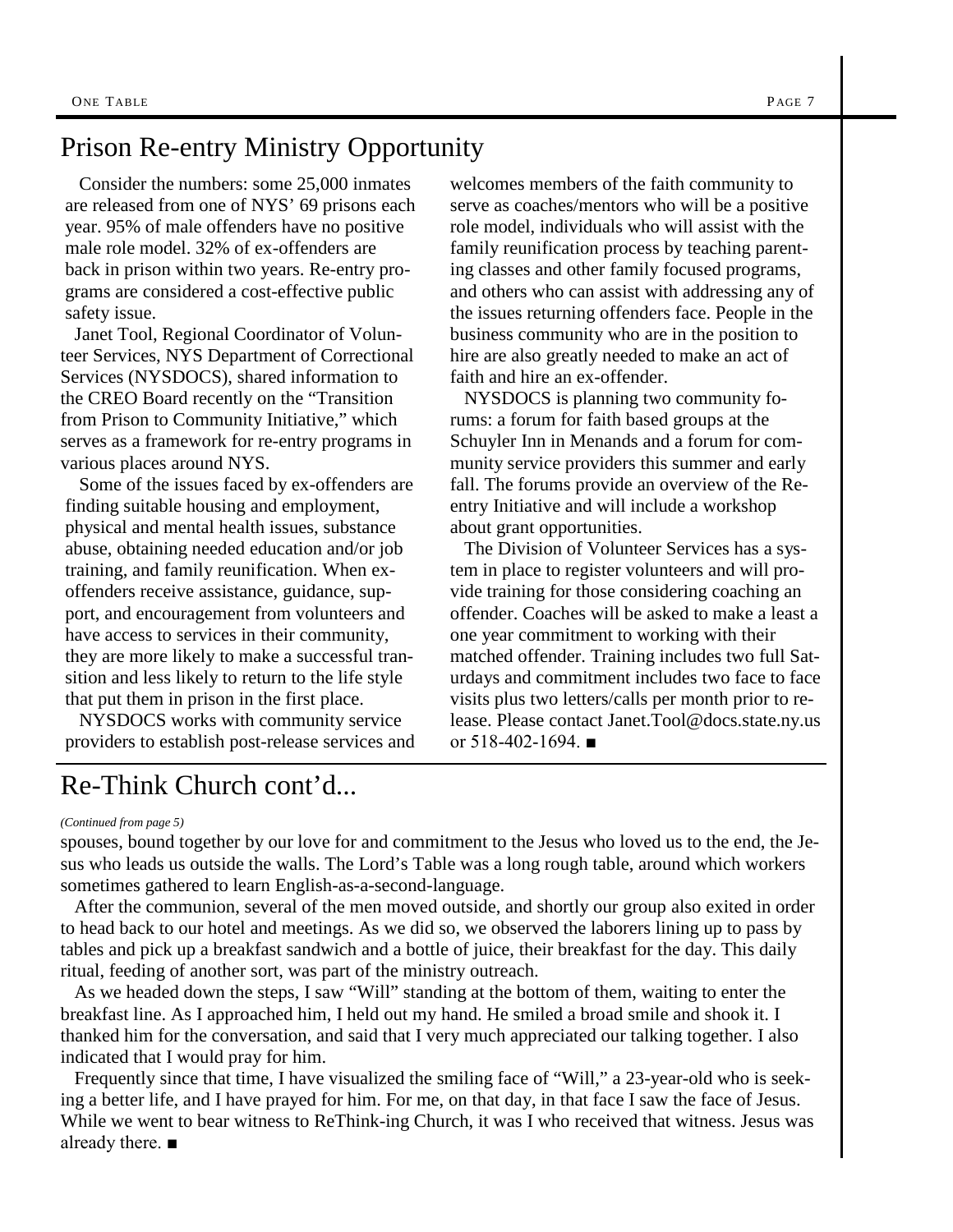### Fulfilling our Baptismal Promises through Camp

#### *Rev. Kent Busman, Director*

FOWLER CAMP AND RETREAT CENTER

Somewhere along the line, I'll bet that everyone of us stood up in a congregation and, as a baby was getting doused with water, promised to help raise that new little brother or sister in the faith. By the time I see them, they've changed: grown taller, learned how to talk, and have become quite mobile.

I've had the privilege of working for over 20 years directing a small children's camp for the Regional Synod of Albany in the Reformed Church of America. One of the joys of working there is that I get to be part of fulfilling some of those baptismal vows. Kids at camp are nurtured in the faith, just like we promised they would be. They "hear" the Word in both

speech and action, just like when we started them on their journeys by passing them through the sea of baptism and pronouncing the truth of God's love for them.

But here's the deal. Never once in 23 years have I stopped to think, "I never promised to help raise her or him in the faith." The

kids who come to Camp Fowler aren't branded "Reformed" or "Lutheran" or "I'm not really sure because we only go to church on Christmas…" The kids who come to Camp Fowler are all under our promise to be nurtured in faith. It's one of the things that makes camp different from church. No one during their time here belongs to a specific flock: they all just belong to God's greater Flock.

And that's why perhaps it makes sense to think ecumenically: at least about the aspect of spiritual formation we call "summer camp." When they're canoeing or singing or eating a s'more it's hard to tell the Presbyterians from the Lutherans. And as adults caring for these children we too understand again that our differences are at their best when they show the height and depth and breadth of God's love for this world of wonders.

The tricky part, of course, is for us adults to

pull that sort of an ecumenical venture off. We all come in with different hopes and fears; visions and suspicions. And we all desire not just a place, but "our" place, where we can experience the sort of spiritual formation that often happens at camp. So let me highlight three things that might be important for such an experiment:

It seems as though hospitality would be key. The virtue of gracious interaction where "turf" and "traditions" are subordinate to "openness" and "wonder." At Fowler it's long been understood that community can only exist when one hand is holding onto your neighbor and the other is extended towards whoever else may come by.

The goals of the camp experience would have to be limited. After all, camp is best when it nurtures the faith rather than trying to indoctrinate it. For

> most main line denominations, confirmation happens within the covenant community. Camps are a pale representation of the long term love and care that a congregation can give a young person. And yet, camps have a way of distilling the covenantal vision into an experience or experiences

that help a young person see God working through all of his or her life. A camp experience that incarnates Christ's call to follow him out into the world would be a marvelous tool for any congregation as they continue nurturing the child.

Partnering congregations would have to be invested in all aspects of the camp's ministry. Again, the Biblical vision of welcoming the outsider as genuine brother and sister would be key. If partnerships were established based on projected income or power, the endeavor will fail.

Which brings me back to the water. If a child has an experience which welcomes her into the greater Church, where they are allowed to be part of the great mystery of faith, hope, and love, and, in addition to all of this, they see adults who are also living into that vision, then perhaps we will have come close to fulfilling those vows we took so long, long ago. *Contact 'Uncle Kent' or learn about Camp Fowler at www.campfowler.org.* ■

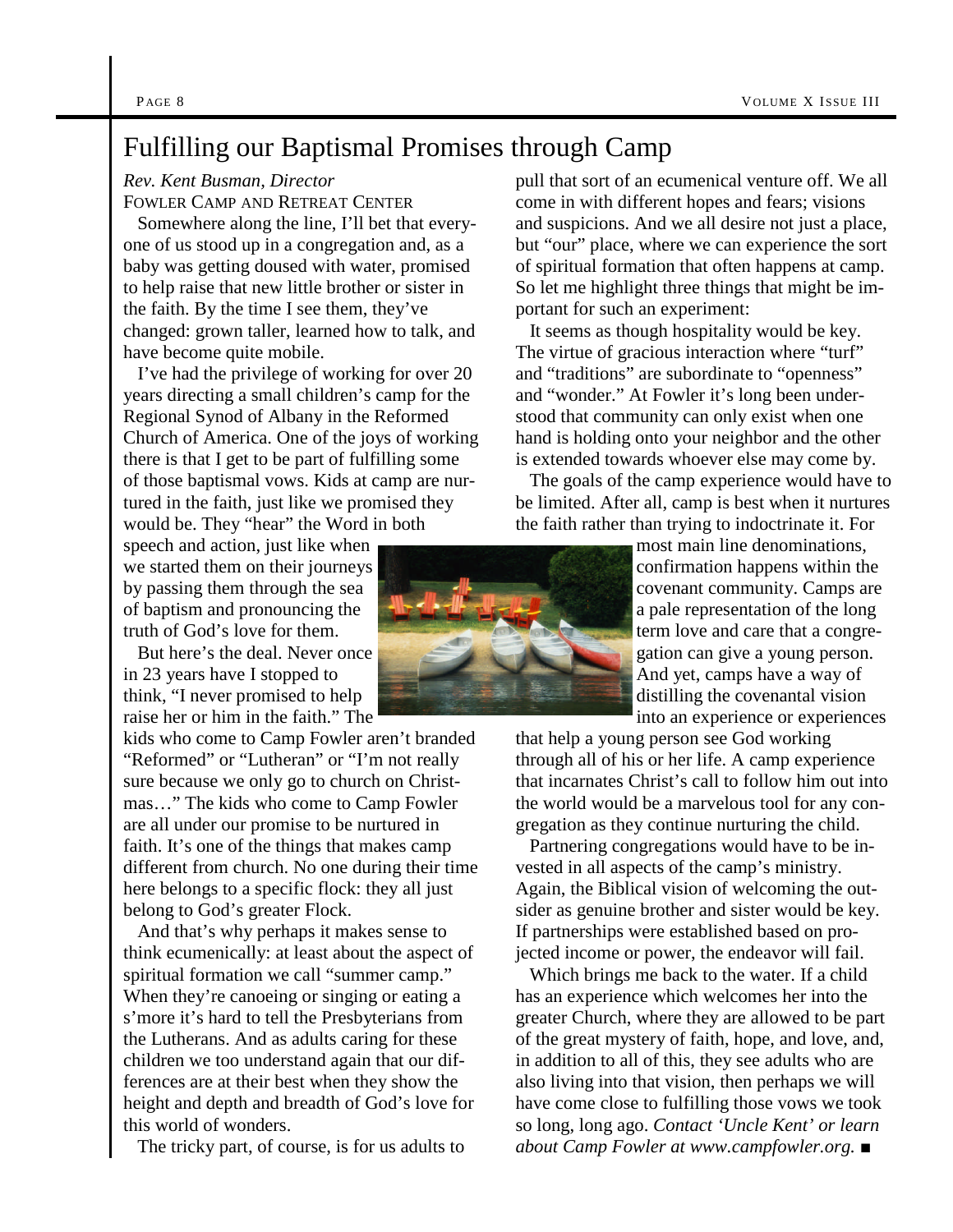

### **Resources and Announcements** *For your newsletter or bulletin*

### **Safe Parks and Edible Playgrounds**

Schenectady Inner City Ministry is one of only 21 faith-based coalitions across the country that was awarded a two-year grant from the Robert Wood Johnson Foundation (RWJF) to prevent childhood obesity by increasing access to healthy foods and physical activity through community advocacy. SICM's "Safe Parks and Edible Playgrounds" will advance community policies and environmental changes to improve access to safe places to play for area children and establish gardens for and by children. Noting that faith-based coalitions have been at the forefront of local and state efforts on social issues such as homelessness and hunger and poverty, RWJF is optimistic about these groups advocating for improved food, nutrition and environmental policies. SICM will be enhancing coalitions with other interested neighborhood groups such as Weed & Seed, ACORN, and the Hamilton Hill Arts Center. A key partner in the project is Roots & Wisdom, a youth agriculture and community service program, bringing together Schenectady County youth and committed adults to grow organic vegetables for donation to local food pantries and for sale within the county. SICM Summer Interns are also involved. To get involved, please contact the Rev. Van Stuart at SICM, 374-2683. *■*

### **Come Fly With Us!**

The 109th Airlift Wing, New York Air National Guard, invites local clergy onto the Stratton Air National Guard Base in Scotia several times each year for a brief introduction to our mission, and our role in the community and the Air Force. A chaplain from the unit will brief participants on the role of military chaplains and ways in which we partner with local clergy and churches. Clergy may then board one of our C-130 cargo aircraft for a two-hour flight while aero medical personnel practice the skills that turn that aircraft into a "flying ambulance."

If you would like to learn more, please contact Chaplain Jake Marvel at jacob.marvel@ang.af.mil, pastorjakemarvel@gmail.com, or 518-729-0279. *■*

### **Ecumenical Baptismal Witness**

Want to participate in one of the most satisfying activities of your entire year? Become an Ecumenical Baptismal Witness! These volunteers are present at baptisms in various churches to welcome the Baptized into the wider body of faith. Churches throughout the capital region and witnesses who participate find their worship is enhanced. So, if you wish to invite a team to your church for a baptism OR if you are interested in becoming a witness, please call our Witness Coordinator, Ian Leet, at 482-6612, or e-mail to ileet@kneecap.err.com. For more information about the program, call the Capital Area Council of Churches office at 462-5450. *■*

### **20% Off Your First Stay at Silver Bay**

Looking for a place to host a conference or retreat this year? Silver Bay YMCA of the Adirondacks is a 100-year old YMCA affiliated family retreat and conference center on Lake George. Silver Bay hosts conferences, family reunions, family vacations, weddings, and team building & leadership training on a 700-acre waterfront campus.

Silver Bay is offering a discount of 20% off your first stay on campus. Visit www.silverbay.org to plan your stay, then mention discount code 455 when making your reservation. Explore our campus online (www.silverbay.org) and envision yourself at Silver Bay.

We look forward to seeing you! ■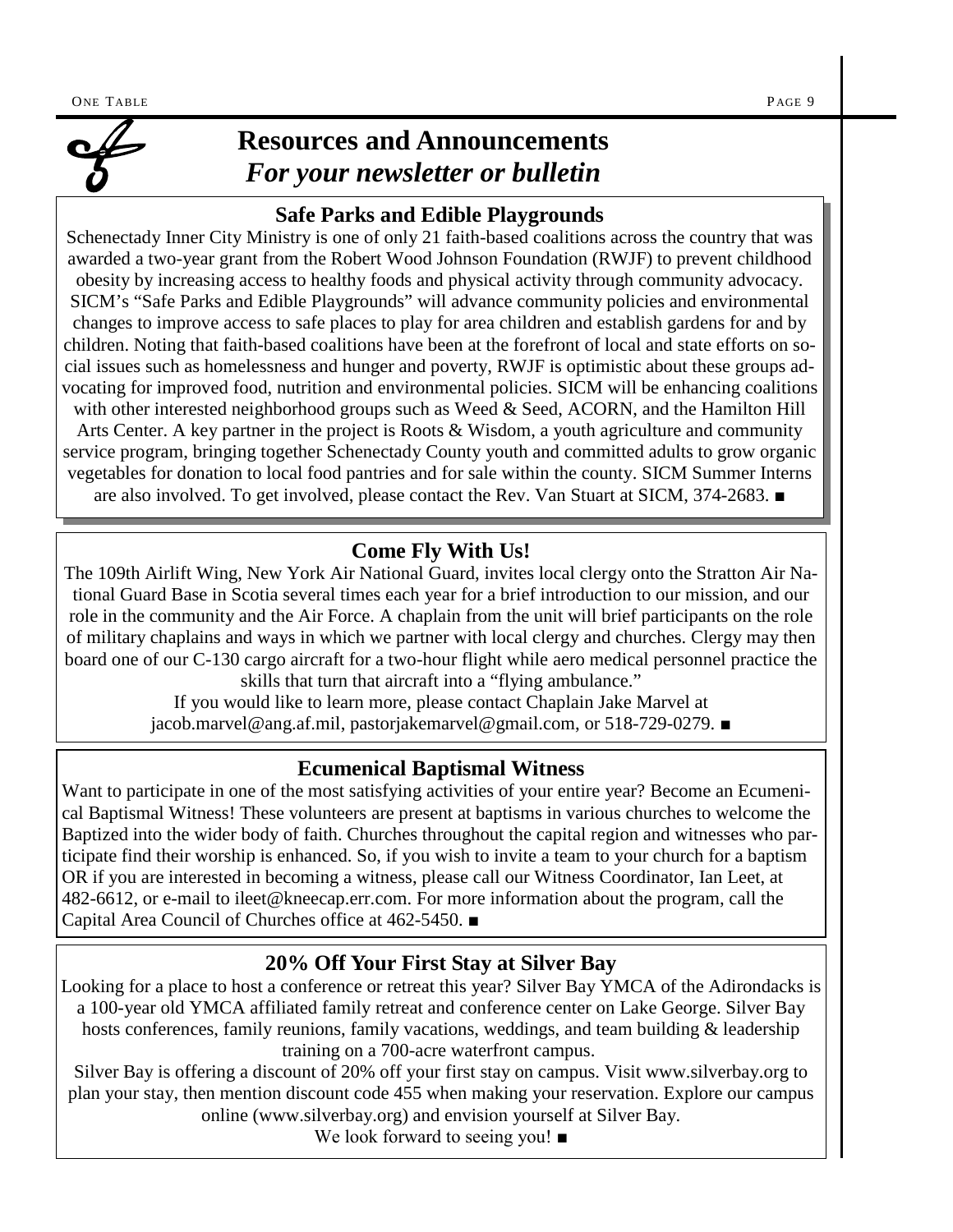### School Supplies Collection Begins

The FOCUS on Schools program will collect school supplies throughout the summer for children who use the FOCUS Interfaith Food Pantry in downtown Albany. The goal is to provide children with the basic supplies they need to begin school so that they are prepared to participate fully. **Last year, more than 175 students received supplies, and the need may be greater this year.** For parents who use the Food Pantry, the \$10 needed for supplies for grades K-2 and \$40+ for high school can devastate their already meager resources.

Those who have cars and a few extra dollars can take advantage of special sales, rebates, and "buy one get one free" offers on school supplies to share with neighbors who do not have access to these offers. Cash donations enable FOCUS to buy supplies that are not donated.

Between Aug. 31 - Sept. 5, FOCUS on Schools welcomes volunteers of all ages to help sort and distribute the supplies from 10 a.m. to 1 p.m.

Checks should be made out to FOCUS, marked "FOCUS School Supplies," and sent to FOCUS c/o Allan Tedrow, Westminister Presbyterian, 85 Chestnut Street, Albany 12210. For more information, contact Rev. Deb Jameson, Community Minister, at 443-0460 or at focuschurches@juno.com. ■

### Camp Out With Habitat

*Ericka Small, Development Director* CAPITAL DISTRICT HABITAT FOR HUMANITY

On August 13th-20th, 2009, Capital District Habitat for Humanity will present Tent-a-thon 2009. This annual family focused event raises money for Capital District Habitat for Humanity. Participants give up the comforts of their homes and sleep in tents to demonstrate their commitment to eliminating poverty and substandard housing. Each participant collects pledges from family, friends and co-workers for their efforts on behalf of Habitat.

Tawasentha Park in Guilderland is once again

the site of the event. At Tent-a-Thon 2009 campers will enjoy music, softball, free food, campfire stories, games and more. Dinner and breakfast will be provided each day by local res-



taurants. Tenters can stay one night or all seven. Register online: www.CapitalDistrictHabitat.org.

*All donations will directly benefit Habitat for Humanity - a non-profit Christian housing ministry that provides low-income families with an opportunity to own their own home. Habitat for Humanity offers a hand up, not a hand out.* ■

### Art of Spiritual Guidance

Silver Bay YMCA of the Adirondacks will launch the Art of Spiritual Guidance Training Program this September at the Silver Bay Conference Center on Lake George.

"Spiritual direction is a call, a blessing, and a gift," says Carol A. Fourneir, leader of the program. "Spiritual guidance is being present in the moment, seeing and honoring the sacred mystery of the soul of another." Carol trains spiritual directors, guides, counselors, and ministers internationally. She is a spiritual director as well as a nationally certified counselor with a specialty in spirituality, ministry and integrative healing. Carol is recognized for her guidance and leadership in spiritual and religious issues as well as interfaith initiatives by the spiritual direction, counseling and higher education communities

If you feel called to spiritual guidance, have a desire to deepen your spiritual journey and walk with God, or would like to integrate an understanding of spirituality into your work or ministry, prayerfully consider the 18 weekend session which begin meeting monthly in September.

Applications are encouraged early and are accepted until the program is full. Details are available at the Art of Spiritual Guidance at Silver Bay webpage: www.silverbay.org or call 802-865-2600. ■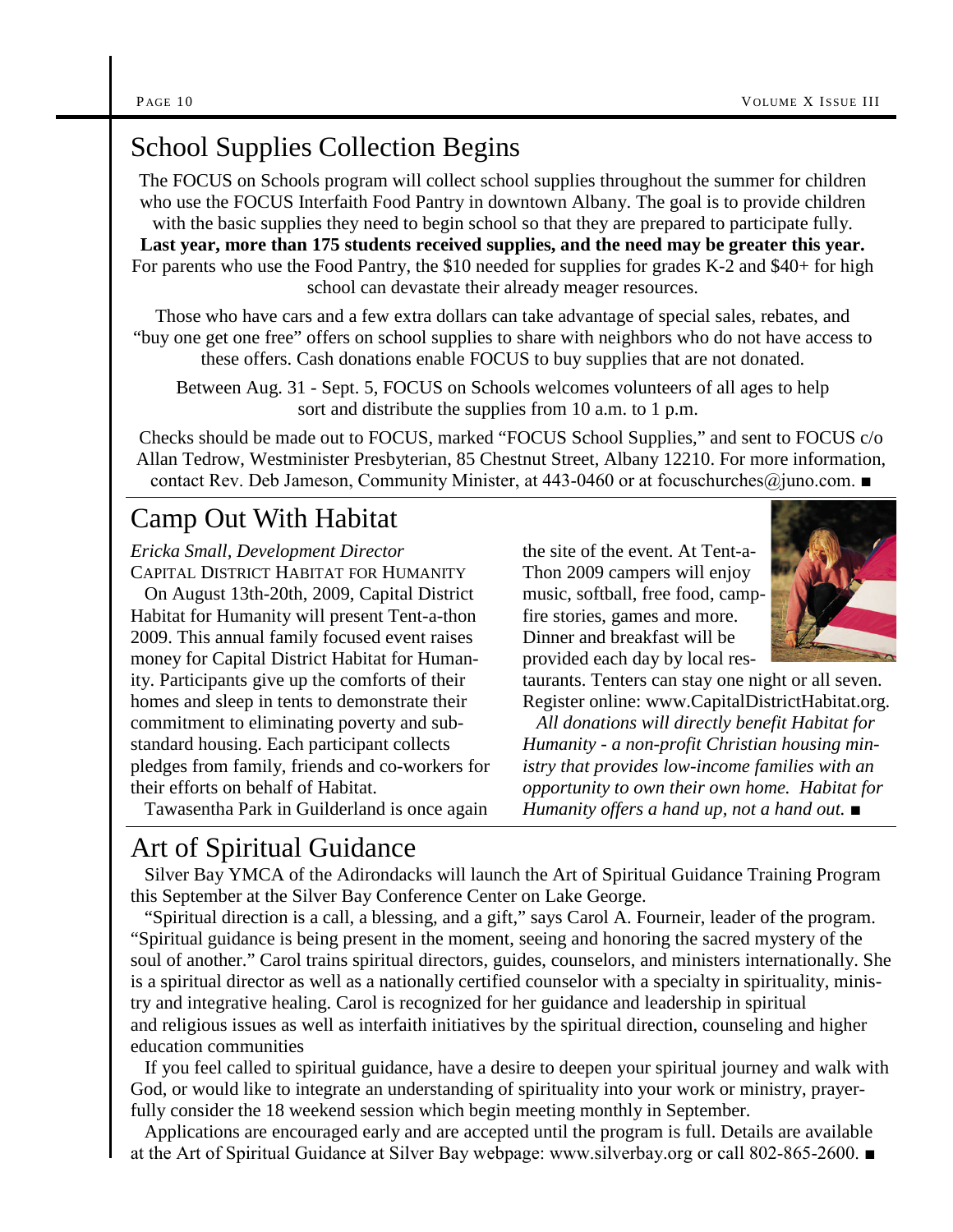

**† Camp Erin for grieving children (ages 6-17)** Sept. 25-27. This special overnight weekend camp is free of charge but space is limited, register by Aug. 1. Children who have experienced the death of a family member or friend are invited for a fun, high-energy camp combined with some grief education and emotional support. Activities for children of all ages and abilities may include music, sharing, canoes, arts & crafts, swimming, luminaries, nature walks, and storytelling. Camp Erin-Albany is being held at Fowler Camp and Retreat Center on Sacandaga Lake in Speculator, NY. Campers and volunteers will be transported from Albany by bus. The camp is staffed by bereavement coordinators from the Community Hospice and community volunteers who are professionally trained by Hospice staff. The swimming area will be staffed by a certified life guard. Contact Barbara Kipniss, Bereavement Secretary at (518) 694- 4980 to register or for more details. You can go to www.campfowler.org to learn more about the facility.

*Upcoming courses of the Capital Region Theological Center. Registration required: (518)462-2470 or www.capitalrtc.org. Scholarships available.* **† SafeTALK**, Sept. 19, 9a - 1p. Melanie Puorto, NYS Office of Mental Health. This introductory suicide prevention workshop will explore warning signs and early intervention techniques. Cost: \$50. Register by Sept. 3.

**† Generational Dynamics**, Sept. 26, 9a – 4p, Loudonville. Andy Chestnut, MSW, MBA. See beyond today's meltdown and connect your church to the future by exploring generations; what they are, why they matter, and why you should care. Cost: \$75. Register by Sept. 10.

**† Helping Children Listen to God**, Oct. 17, 9a – 4p, Albany. Barbara Cullum, Christian Educator & trainer. Use the best of the Godly Play as well as

Children and Worship models to grow the spirits of your youngsters. Cost: \$75. Register by Sept. 30

#### **† Introduction to the New Testament**,

Tuesdays, October 13 – December 15, 7p – 9p. Dr. Peter Bedford, Union College. Explore the unity and diversity of structure, composition, theology as well as historical, social, religious contexts and value in everyday life of New Testament texts. Cost: \$225 (\$175 audit), Register by Sept. 28.

**† Freedom and Responsibility: Preaching Galatians and 1 Corinthians**, Oct. 22-23, 9a – 3p, Rev. Dr. Richard Carlson, LTS Gettysburgh. Explore the Christian freedom and Responsibility empowered by the Holy Spirit in lectionary epistle texts. Cost: \$155. Register by Oct. 8.

**† Introduction to World Religions: Islam,** Oct. 31, 9a – 12p, The Islamic Center of the Capital District. A unique experience to learn first hand from a faith leader, tour the religious space, and dialogue. Cost: \$45. Register by Oct. 15.

**† Overview of World Religions**, Oct. 31, 12:30p – 5p, Albany. Fr. Linh Hoang, OFM, PhD, Siena College. Gain an understanding of your neighbors and the world with this comprehensive overview. Cost: \$50. Register by Oct. 15.

**† Capital Area Council of Churches' Fall Assembly Banquet,** Sept. 29, Schuyler Inn, Albany. Program highlights include the recognition of community partners and the presentation of the Carlyle Adams Ecumenical/ Interfaith Award. The Rev. Chris DeGiovine, Chaplain at the College of St. Rose, will be the keynote speaker. Call 462-5450.

**† Visit www.albanypresbytery.org to find more ecumenical news on the new CREO webpages.** ■